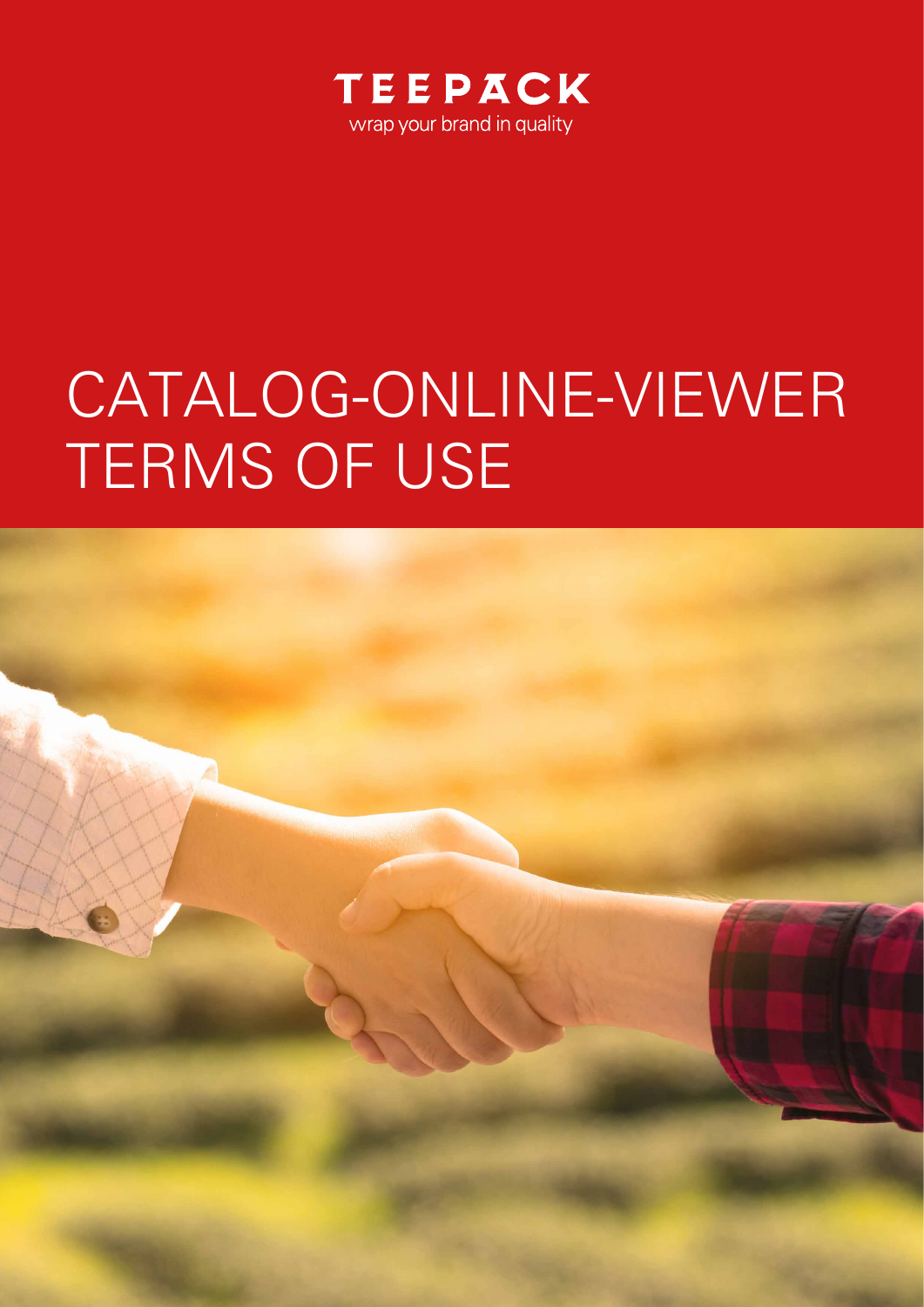## TERMS OF USE

## INFORMATION DUTIES according to art. 13 and 14 EU-GDPR

The responsible party for the processing of your data is TEEPACK Spezialmaschinen GmbH & Co. KG, Düsseldorfer Strasse 73, 40667 Meerbusch.

The data protection officer of the responsible body is Mr. Bernd Fuhlert, @-yet GmbH, Schloß Eicherhof, 42779 Leichlingen, Germany, Phone: +49 2175 16550, E-mail: datenschutz@teepack.com.

The personal data processed by us are those necessary for the use of the online portal and the purchase of products. This usually includes title, function name, surname, first name, business address, business contact data such as landline telephone number, mobile phone number, fax number, e-mail address and any related data.

We will use your personal data exclusively for business purposes, for advertising purposes including direct advertising by sending a newsletter, for the sale of products and/or the provision of services.

If a contractual relationship already exists between the company or institution in whose interest you are acting and the responsible body or if such a contractual relationship is to be applied at your request, the legal basis for the processing of your personal data is art. 6 par. 1 lit. b. EU-GDPR. If this is not the case, the legal basis is art. 6 par. 1 lit. f. EU-GDPR. Our legitimate interest in this respect is to provide you or the company or institution, in whose interest you are acting, with an understanding of our product range and range of services.

We will store your personal data after transfer and use it for advertising purposes until you file an objection against its use. If you object to the use of your personal data, we will delete it unless there are legal retention periods to the contrary. The deletion takes place subject to a right of retention according to art. 17 par. 3 EU-GDPR or according to applicable regulations in the FDPA.